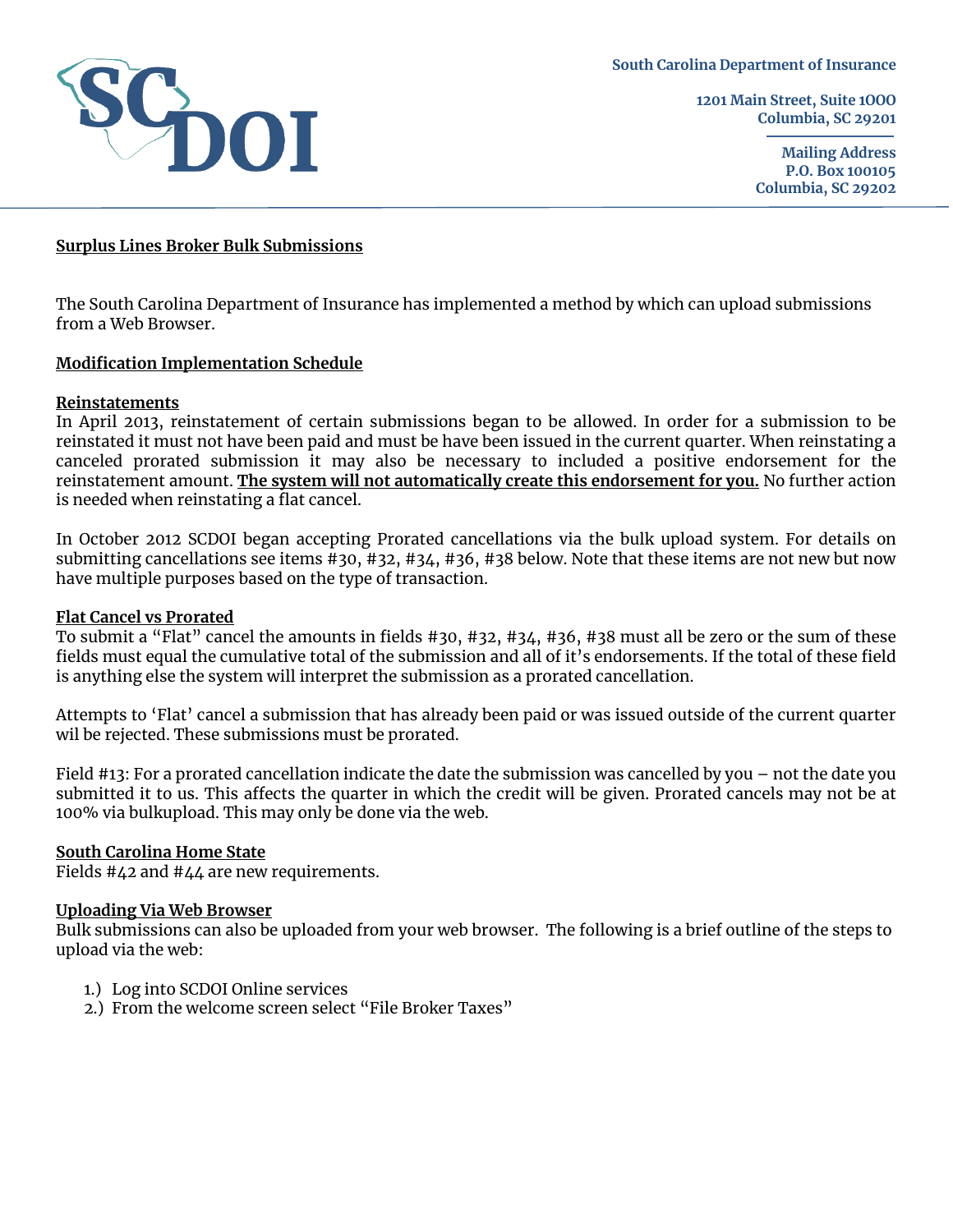# 3.) From the Broker Dash Board select "Batch Upload"

| Broker Tax Dash Board                                                                                                               | Main Menu   Logout |
|-------------------------------------------------------------------------------------------------------------------------------------|--------------------|
| Please select from the below which best meet your needs.                                                                            |                    |
| View/Edit/Cancel Submissions<br>Allows you to View, Edit, or Cancel a Submission that you submitted for the current tax year.       |                    |
| Manually Add Submission<br>Submit Policy Risk and Premium information one at a time.                                                |                    |
| Manually Add Endorsement<br>Submit an Endorsement for a Policy one at a time.                                                       |                    |
| <b>Batch Upload</b><br>Submit multiple Policy Information and Endorsements through batch file upload.                               |                    |
| Process/Pay Quarterly Tax<br>Allows you to reconcil county distribution and pay premiums taxes due on a current quarterly<br>basis. |                    |
| <b>Renew Policy</b><br>Allows you to renew an expiring policy.                                                                      |                    |
| Submission Summary<br>See submission summary as of current year                                                                     |                    |

4.) Click "Browse" to find the Comma Separated File you wish to upload.

|                       |                     |                                |       | Browse                      | Upload                |                   |                |                      |
|-----------------------|---------------------|--------------------------------|-------|-----------------------------|-----------------------|-------------------|----------------|----------------------|
| <b>Upload Results</b> |                     |                                |       |                             |                       |                   |                |                      |
|                       |                     |                                |       |                             |                       | 2011<br>Tax Year: |                | $\blacktriangledown$ |
| Batch #               | Date<br>Submitted   | Processing<br>Status           | Total | Records<br>Records in Error | <b>File Processed</b> |                   | Median Results |                      |
| 152                   | 08/08/2011          | Complete With<br><b>Errors</b> | 1500  | $\overline{c}$              | filel.csv             | web               | download       | Delete               |
| 123                   | 08/02/2011 Complete |                                | 158   | 0                           | fileLcsy              | ftp               | download       | Delete               |
|                       |                     |                                |       |                             |                       |                   |                |                      |

5.) Click "Upload" to begin the upload process.

Once the upload is processed by our server the results will appear in the grid. This process may take several minutes. If you choose you may wait on this screen or return later to check the results.

## **Broker Submission File Layout**

Files to and from us will be in **CSV format** (comma separated values)( no column header).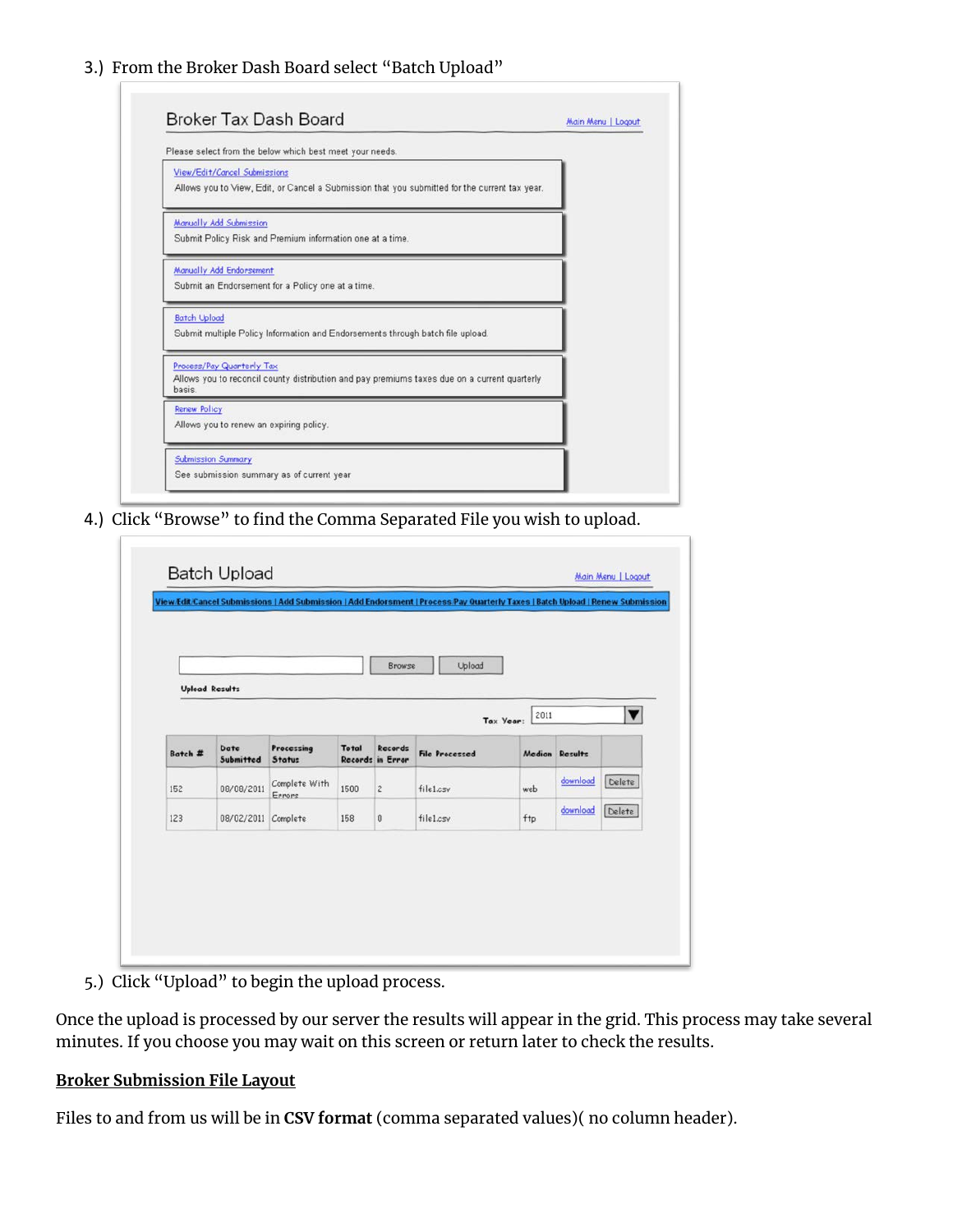**Fields**

| <b>Number</b>          |                                                                    |
|------------------------|--------------------------------------------------------------------|
| <b>Name</b>            | <b>Transaction type</b>                                            |
| <b>Maximum Length</b>  |                                                                    |
| <b>Requirements</b>    | Required field                                                     |
| <b>Acceptable Data</b> | 1-New submission, 2-New Endorsement, 3-Cancel Existing Submission, |
|                        | 4-Reinstatement, 5-Renewal, 6-Audit                                |

| <b>Number</b>          |                                                                                    |
|------------------------|------------------------------------------------------------------------------------|
| <b>Name</b>            | <b>SC Individual Number</b>                                                        |
| <b>Maximum Length</b>  | 12                                                                                 |
| <b>Requirements</b>    | Required field                                                                     |
| <b>Acceptable Data</b> | <b>Find your SC Individual Number here</b>                                         |
|                        | https://online.doi.sc.gov/Eng/Public/Queries/IndvdlLicSrch.aspx?openedAsPopup=true |

| <b>Number</b>          |                                                                                                           |
|------------------------|-----------------------------------------------------------------------------------------------------------|
| <b>Name</b>            | <b>Agency Code</b>                                                                                        |
| <b>Maximum Length</b>  | 12                                                                                                        |
| <b>Requirements</b>    | Optional for new submission, Not required for endorsement, Not required<br>for Cancellation (see field 1) |
| <b>Acceptable Data</b> |                                                                                                           |

| <b>Number</b>          |                                                                                                                                                                                           |
|------------------------|-------------------------------------------------------------------------------------------------------------------------------------------------------------------------------------------|
| <b>Name</b>            | <b>Agency Name</b>                                                                                                                                                                        |
| <b>Maximum Length</b>  | 50                                                                                                                                                                                        |
| <b>Requirements</b>    | Required for new submission if sole proprietorship and not licensed in SC,<br>Not required for endorsement, Not required for Cancellation (see field<br>1) for Cancellation (see field 1) |
| <b>Acceptable Data</b> |                                                                                                                                                                                           |

| <b>Number</b>          |                                                                 |
|------------------------|-----------------------------------------------------------------|
| <b>Name</b>            | <b>Purchasing Group</b>                                         |
| <b>Maximum Length</b>  | 12                                                              |
| <b>Requirements</b>    | Required for new submission if Insured Type is Purchasing group |
| <b>Acceptable Data</b> |                                                                 |

| <b>Number</b>  | b                   |
|----------------|---------------------|
| <b>Name</b>    | <b>Insured Type</b> |
| Maximum Length |                     |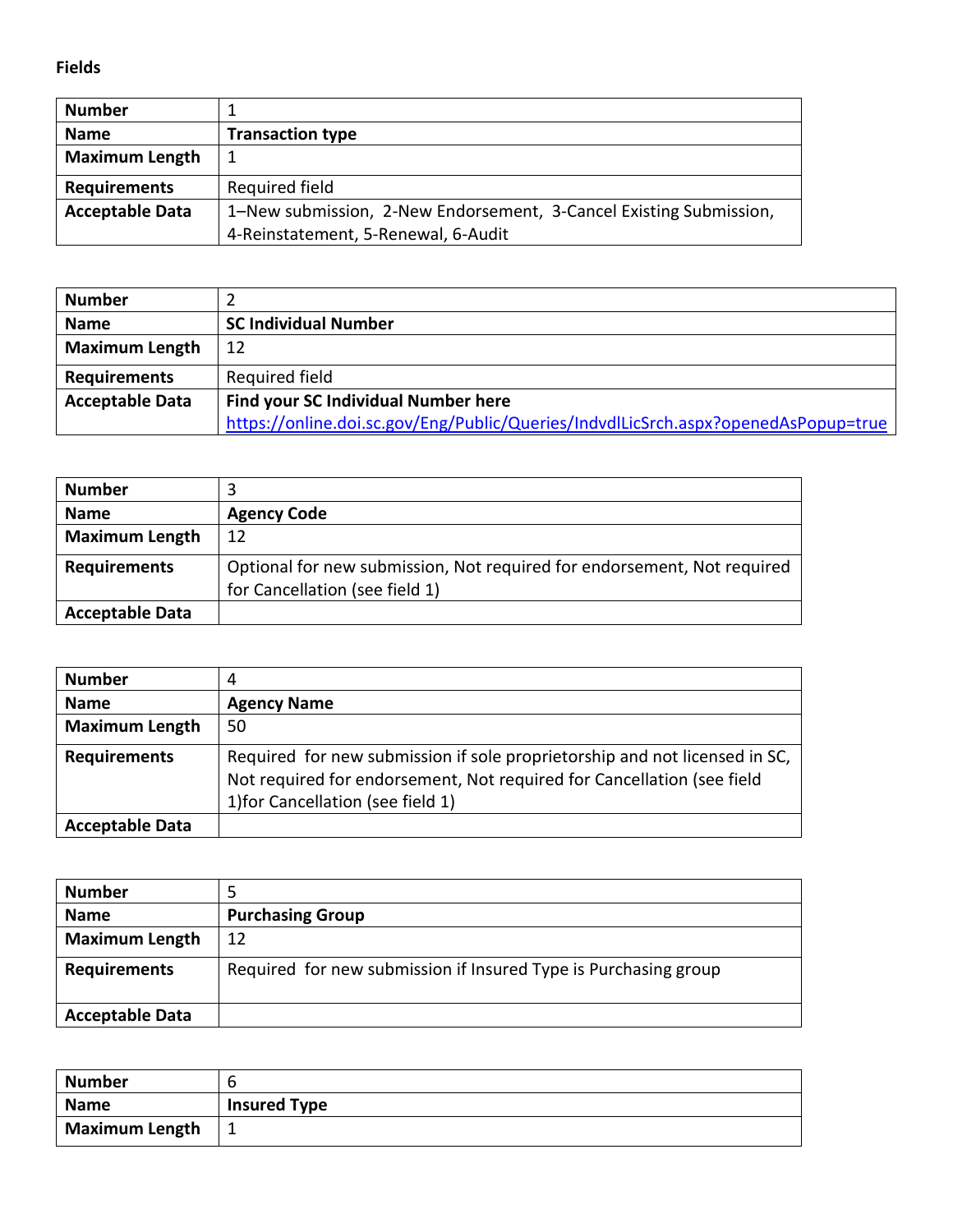| <b>Requirements</b>    | Required for new submission, Not required for endorsement, Not<br>required for Cancellation (see field 1)<br>If entity is Purchasing Group must provide Purchasing Group SC assigned<br>cocode. |
|------------------------|-------------------------------------------------------------------------------------------------------------------------------------------------------------------------------------------------|
| <b>Acceptable Data</b> | 1-Individual, 2-Entity, 3-Purchasing Group                                                                                                                                                      |

| <b>Number</b>          |                                                                                                                                                                                 |
|------------------------|---------------------------------------------------------------------------------------------------------------------------------------------------------------------------------|
| <b>Name</b>            | <b>Insured Name</b>                                                                                                                                                             |
| <b>Maximum Length</b>  | 100                                                                                                                                                                             |
| <b>Requirements</b>    | Required for new submission, Not required for endorsement, Not<br>required for Cancellation (see field 1)<br>Enter name of purchasing group if Insured type is purchasing group |
| <b>Acceptable Data</b> |                                                                                                                                                                                 |

| <b>Number</b>          |                                                                                                   |
|------------------------|---------------------------------------------------------------------------------------------------|
| <b>Name</b>            | <b>Description of Risk</b>                                                                        |
| <b>Maximum Length</b>  | 50                                                                                                |
| <b>Requirements</b>    | Required new submission, Required for endorsement, Not required for<br>Cancellation (see field 1) |
| <b>Acceptable Data</b> |                                                                                                   |

| <b>Number</b>          | 9                                                                                                     |
|------------------------|-------------------------------------------------------------------------------------------------------|
| <b>Name</b>            | <b>Policy Number</b>                                                                                  |
| <b>Maximum Length</b>  | 15                                                                                                    |
| <b>Requirements</b>    | Required for new submission, required for endorsement, Not required for<br>Cancellation (see field 1) |
| <b>Acceptable Data</b> |                                                                                                       |

| <b>Number</b>          | 10                                                                                                        |
|------------------------|-----------------------------------------------------------------------------------------------------------|
| <b>Name</b>            | <b>Policy Placement Date</b>                                                                              |
| <b>Maximum Length</b>  | 15                                                                                                        |
| <b>Requirements</b>    | Required for new submission, Not required for endorsement, Not<br>required for Cancellation (see field 1) |
| <b>Acceptable Data</b> | Date format - MM/DD/YYYY                                                                                  |

| <b>Number</b>         | 11                                                                      |
|-----------------------|-------------------------------------------------------------------------|
| <b>Name</b>           | <b>Policy Effective Date</b>                                            |
| <b>Maximum Length</b> | 10                                                                      |
| <b>Requirements</b>   | Required for new submission, required for endorsement, Not required for |
|                       | Cancellation (see field 1)                                              |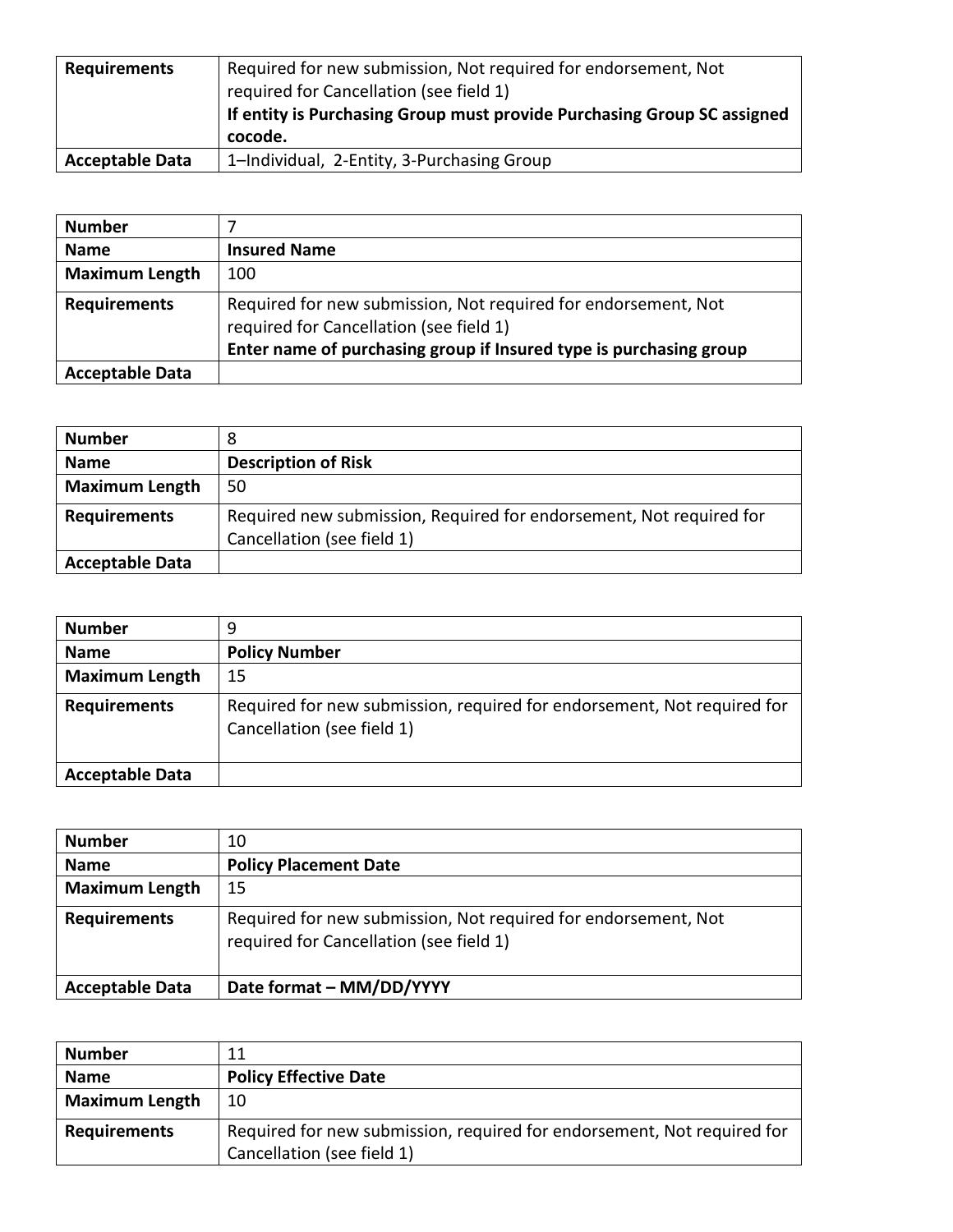| <b>Acceptable Data</b> | Date format – MM/DD/YYYY |
|------------------------|--------------------------|
|------------------------|--------------------------|

| <b>Number</b>          | 12                                                                      |
|------------------------|-------------------------------------------------------------------------|
| <b>Name</b>            | <b>Policy Expiration Date</b>                                           |
| <b>Maximum Length</b>  | 10                                                                      |
| <b>Requirements</b>    | Required for new submission, required for endorsement, Not required for |
|                        | Cancellation (see field 1)                                              |
| <b>Acceptable Data</b> | Date format - MM/DD/YYYY                                                |

| <b>Number</b>          | 13                                                                      |
|------------------------|-------------------------------------------------------------------------|
| <b>Name</b>            | <b>Endorsement Effective Date / Cancellation Date</b>                   |
| <b>Maximum Length</b>  | 10                                                                      |
| <b>Requirements</b>    | Not required for submission, Required for endorsement, Not required for |
|                        | flat Cancellation (see field 1), Required for pro-rated cancellation    |
| <b>Acceptable Data</b> | Date format - MM/DD/YYYY                                                |

| <b>Number</b>          | 14                                                             |
|------------------------|----------------------------------------------------------------|
| <b>Name</b>            | <b>Endorsement Expiration Date</b>                             |
| <b>Maximum Length</b>  | 10                                                             |
| <b>Requirements</b>    | Not required for new submission, Required for endorsement, Not |
|                        | required for Cancellation (see field 1)                        |
| <b>Acceptable Data</b> | Date format - MM/DD/YYYY                                       |

| <b>Number</b>          | 15                                                                                                    |
|------------------------|-------------------------------------------------------------------------------------------------------|
| <b>Name</b>            | <b>Late Submission</b>                                                                                |
| <b>Maximum Length</b>  |                                                                                                       |
| <b>Requirements</b>    | Optional new submission, Not required for endorsement, Not required for<br>Cancellation (see field 1) |
| <b>Acceptable Data</b> | Y-Yes, N-No                                                                                           |

| <b>Number</b>          | 16                                                                                                        |
|------------------------|-----------------------------------------------------------------------------------------------------------|
| <b>Name</b>            | <b>Late Submission Reason</b>                                                                             |
| <b>Maximum Length</b>  |                                                                                                           |
| <b>Requirements</b>    | Required for new submission, Not required for endorsement, Not<br>required for Cancellation (see field 1) |
| <b>Acceptable Data</b> | 1–Misfiling/overlooked by the broker, 2-Error in the internal processes of the                            |
|                        | broker, 3-Turned in late by the broker, 4-Received late by the broker, 5-Other                            |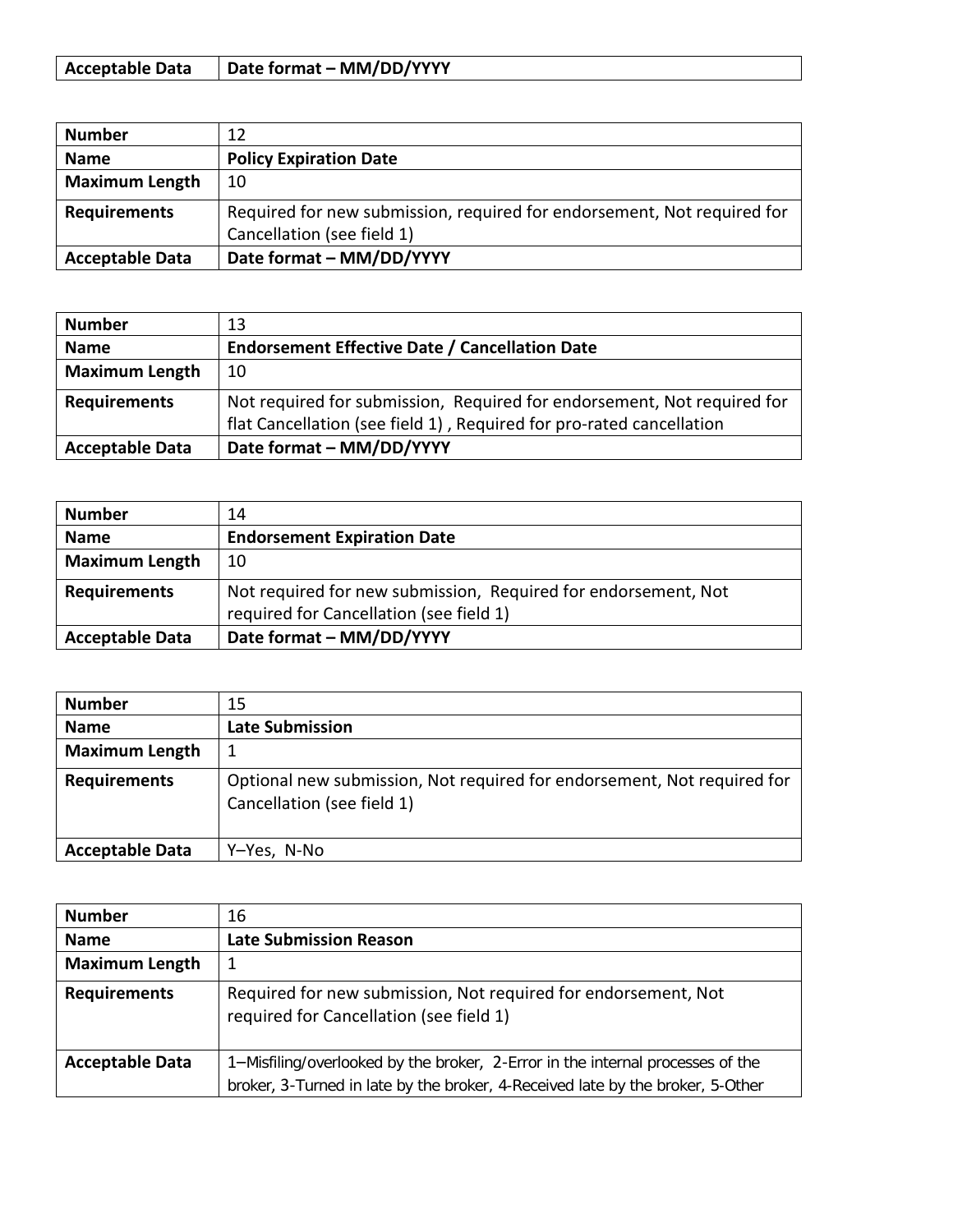| <b>Number</b>          | 17                                                                     |
|------------------------|------------------------------------------------------------------------|
| <b>Name</b>            | <b>Submission Category</b>                                             |
| <b>Maximum Length</b>  |                                                                        |
| <b>Requirements</b>    | Required for new submission, Not required for endorsement, Not         |
|                        | required for Cancellation (see field 1)                                |
| <b>Acceptable Data</b> | 1-Stop Loss, 2-Regular, 3-Indpendantly/Directly Procured, 4-Industrial |
|                        | Insured, 5-Medical Malpractice, 6-Audit                                |

| <b>Number</b>          | 18                                                                                                    |
|------------------------|-------------------------------------------------------------------------------------------------------|
| <b>Name</b>            | <b>MultiState Submission</b>                                                                          |
| <b>Maximum Length</b>  |                                                                                                       |
| <b>Requirements</b>    | Optional new submission, Not required for endorsement, Not required for<br>Cancellation (see field 1) |
| <b>Acceptable Data</b> | Y-Yes, N-No                                                                                           |

| <b>Number</b>          | 19                                                                                                        |
|------------------------|-----------------------------------------------------------------------------------------------------------|
| <b>Name</b>            | <b>Multi-state Disbursement</b>                                                                           |
| <b>Maximum Length</b>  | 152                                                                                                       |
| <b>Requirements</b>    | Required for new submission, Not required for endorsement, Not<br>required for Cancellation (see field 1) |
| <b>Acceptable Data</b> | State abbreviations concatenated, separated by semi-colon                                                 |

| <b>Number</b>          | 20                                                                                                        |
|------------------------|-----------------------------------------------------------------------------------------------------------|
| <b>Name</b>            | <b>Street Address of Risk / Insured</b>                                                                   |
| <b>Maximum Length</b>  | 40                                                                                                        |
| <b>Requirements</b>    | Required for new submission, Not required for endorsement, Not<br>required for Cancellation (see field 1) |
| <b>Acceptable Data</b> |                                                                                                           |

| <b>Number</b>          | 21                                                                                                        |
|------------------------|-----------------------------------------------------------------------------------------------------------|
| <b>Name</b>            | Street Address of Risk / Insured Line 2                                                                   |
| <b>Maximum Length</b>  | 40                                                                                                        |
| <b>Requirements</b>    | Required for new submission, Not required for endorsement, Not<br>required for Cancellation (see field 1) |
| <b>Acceptable Data</b> |                                                                                                           |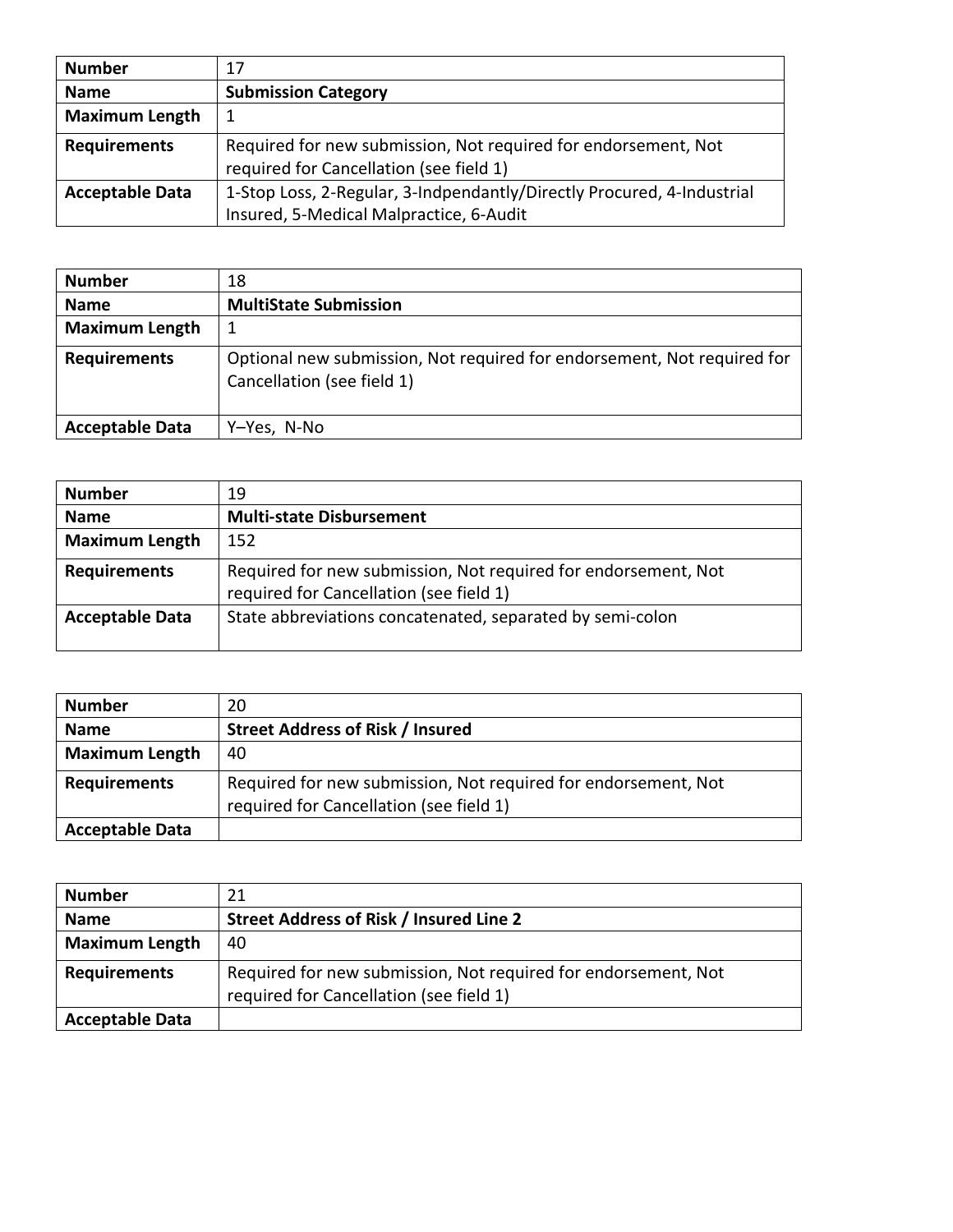| <b>Number</b>          | 22                                                                                                        |
|------------------------|-----------------------------------------------------------------------------------------------------------|
| <b>Name</b>            | City of Risk / Insured                                                                                    |
| <b>Maximum Length</b>  | 40                                                                                                        |
| <b>Requirements</b>    | Required for new submission, Not required for endorsement, Not<br>required for Cancellation (see field 1) |
| <b>Acceptable Data</b> |                                                                                                           |

| <b>Number</b>          | 23                                                                                                        |
|------------------------|-----------------------------------------------------------------------------------------------------------|
| <b>Name</b>            | State of Risk / Insured                                                                                   |
| <b>Maximum Length</b>  |                                                                                                           |
| <b>Requirements</b>    | Required for new submission, Not required for endorsement, Not<br>required for Cancellation (see field 1) |
| <b>Acceptable Data</b> | 2 digit state abbreviation                                                                                |

| <b>Number</b>          | 24                                                                                                        |
|------------------------|-----------------------------------------------------------------------------------------------------------|
| <b>Name</b>            | Zip Code of Risk / Insured                                                                                |
| <b>Maximum Length</b>  | 9                                                                                                         |
| <b>Requirements</b>    | Required for new submission, Not required for endorsement, Not<br>required for Cancellation (see field 1) |
| <b>Acceptable Data</b> |                                                                                                           |

| <b>Number</b>          | 25                                                             |    |
|------------------------|----------------------------------------------------------------|----|
| <b>Name</b>            | <b>County Code</b>                                             |    |
| <b>Maximum Length</b>  | $\overline{2}$                                                 |    |
| <b>Requirements</b>    | Required for new submission, Not required for endorsement, Not |    |
|                        | required for Cancellation (see field 1)                        |    |
| <b>Acceptable Data</b> | <b>Abbeville</b>                                               | 01 |
|                        | Aiken                                                          | 02 |
|                        | <b>Allendale</b>                                               | 03 |
|                        | Anderson                                                       | 04 |
|                        | <b>Bamberg</b>                                                 | 05 |
|                        | <b>Barnwell</b>                                                | 06 |
|                        | <b>Beaufort</b>                                                | 07 |
|                        | <b>Berkeley</b>                                                | 08 |
|                        | Calhoun                                                        | 09 |
|                        | Charleston                                                     | 10 |
|                        | Cherokee                                                       | 11 |
|                        | Chester                                                        | 12 |
|                        | <b>Chesterfield</b>                                            | 13 |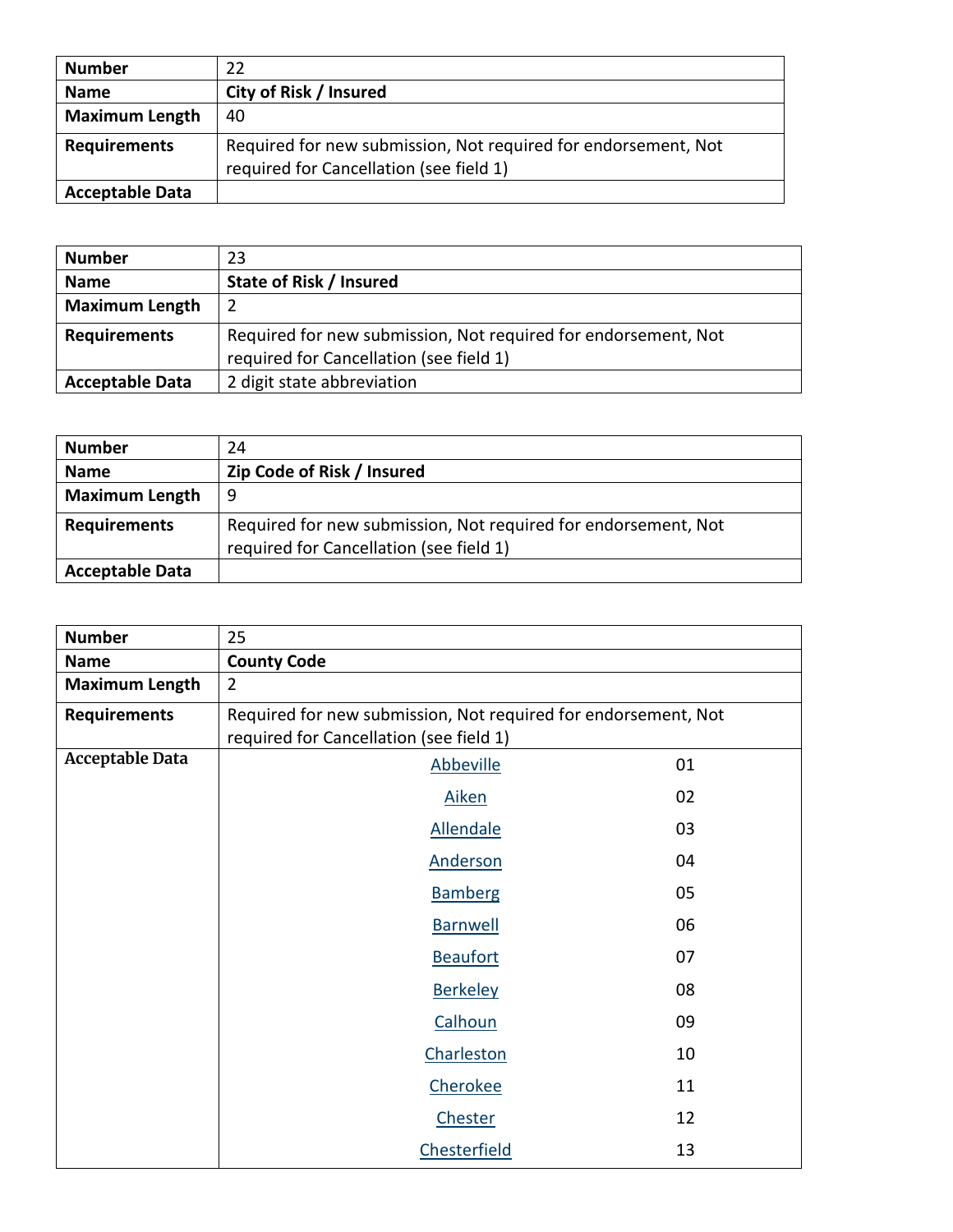| Clarendon        | 14              |
|------------------|-----------------|
| Colleton         | 15              |
| Darlington       | 16              |
| Dillon           | 17              |
| Dorchester       | 18              |
| Edgefield        | 19              |
| <b>Fairfield</b> | 20              |
| <b>Florence</b>  | 21              |
| Georgetown       | 22              |
| Greenville       | 23              |
| Greenwood        | 24              |
| Hampton          | 25              |
| <b>Horry</b>     | 26              |
| <b>Jasper</b>    | 27              |
| Kershaw          | 28              |
| Lancaster        | 29              |
| Laurens          | 30 <sup>°</sup> |
| <b>Lee</b>       | 31              |
| Lexington        | 32              |
| <b>McCormick</b> | 33              |
| <b>Marion</b>    | 34              |
| Marlboro         | 35              |
| Newberry         | 36              |
| Oconee           | 37              |
| Orangeburg       | 38              |
| Pickens          | 39              |
| Richland         | 40              |
| Saluda           | 41              |
| Spartanburg      | 42              |
| Sumter           | 43              |
| Union            | 44              |
| Williamsburg     | 45              |
| York             | 46              |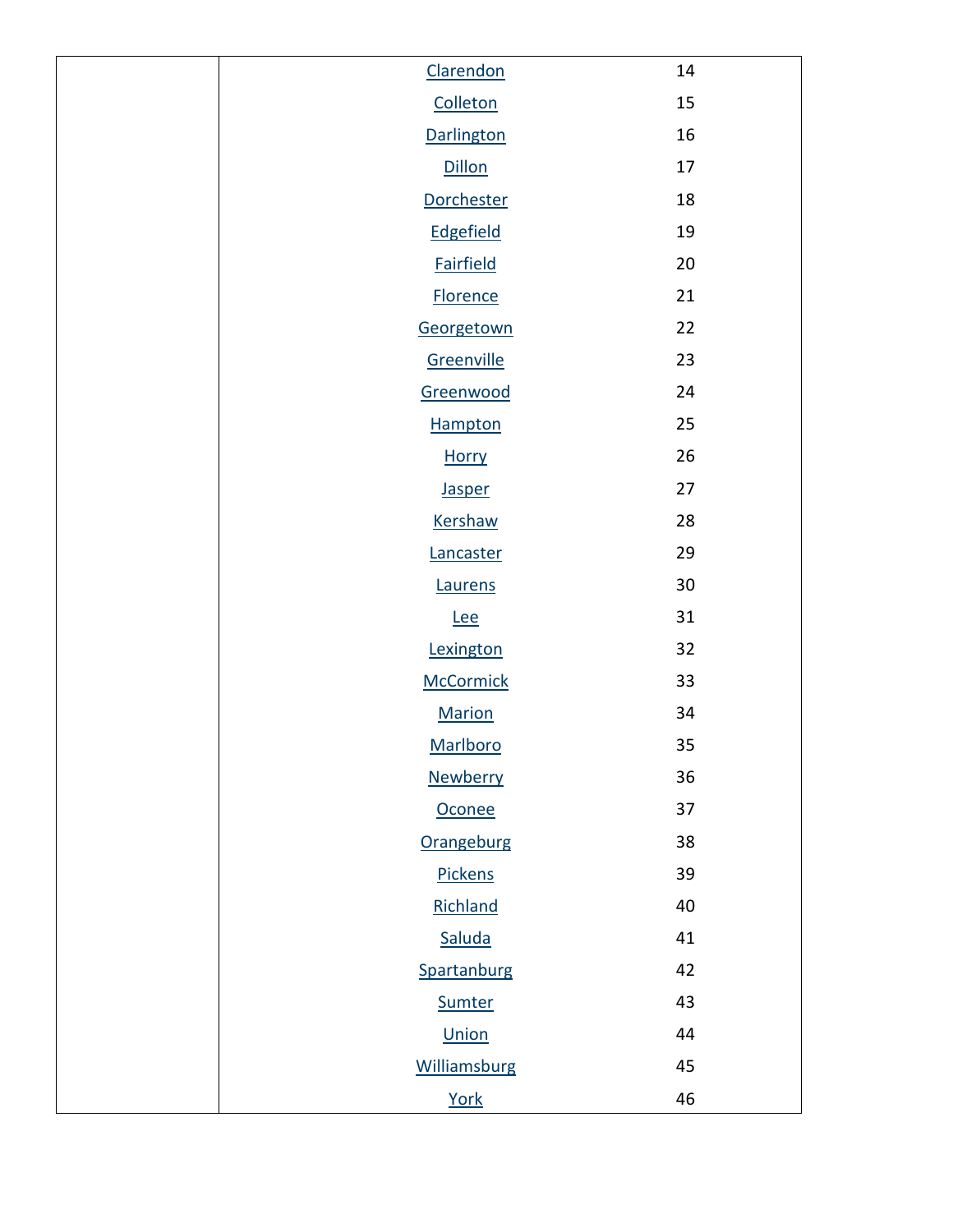| Number                | 26                                                                                                        |
|-----------------------|-----------------------------------------------------------------------------------------------------------|
| <b>Name</b>           | <b>Licensed Insurer Name 1</b>                                                                            |
| <b>Maximum Length</b> | 80                                                                                                        |
| Requirements          | Required for new submission, Not required for endorsement, Not<br>required for Cancellation (see field 1) |
| Acceptable Data       |                                                                                                           |

|                        | 27                                                                                                        |
|------------------------|-----------------------------------------------------------------------------------------------------------|
| <b>Number</b>          |                                                                                                           |
| <b>Name</b>            | <b>Licensed Insurer Name 2</b>                                                                            |
| <b>Maximum Length</b>  | 80                                                                                                        |
| <b>Requirements</b>    | Optional for new submission, Not required for endorsement, Not<br>required for Cancellation (see field 1) |
| <b>Acceptable Data</b> |                                                                                                           |

| <b>Number</b>          | 28                                                                                                        |
|------------------------|-----------------------------------------------------------------------------------------------------------|
| <b>Name</b>            | <b>Licensed Insurer Name 3</b>                                                                            |
| <b>Maximum Length</b>  | 80                                                                                                        |
| <b>Requirements</b>    | Optional for new submission, Not required for endorsement, Not required<br>for Cancellation (see field 1) |
| <b>Acceptable Data</b> |                                                                                                           |

| <b>Number</b>          | 29                                                                    |
|------------------------|-----------------------------------------------------------------------|
| <b>Name</b>            | <b>SC Assigned Company Code 1</b>                                     |
| <b>Maximum Length</b>  | 12                                                                    |
| <b>Requirements</b>    | Required for new submission, Required for endorsement, Not required   |
|                        | for Cancellation (see field 1)                                        |
| <b>Acceptable Data</b> |                                                                       |
| <b>Number</b>          | 30                                                                    |
| <b>Name</b>            | Premiums Written Company 1 / Premiums refunded Company 1              |
| <b>Maximum Length</b>  | 12                                                                    |
| <b>Requirements</b>    | Required for new submission, Required for endorsement, Cancellation - |
|                        | enter the total premiums returned to policy holder by company 1.      |
| <b>Acceptable Data</b> | Currency rounded to nearest dollar                                    |

| <b>Number</b>          | 31                                                                                                |
|------------------------|---------------------------------------------------------------------------------------------------|
| <b>Name</b>            | <b>SC Assigned Company Code 2</b>                                                                 |
| <b>Maximum Length</b>  | 12                                                                                                |
| <b>Requirements</b>    | Optional new submission, Optional for endorsement, Not required for<br>Cancellation (see field 1) |
| <b>Acceptable Data</b> |                                                                                                   |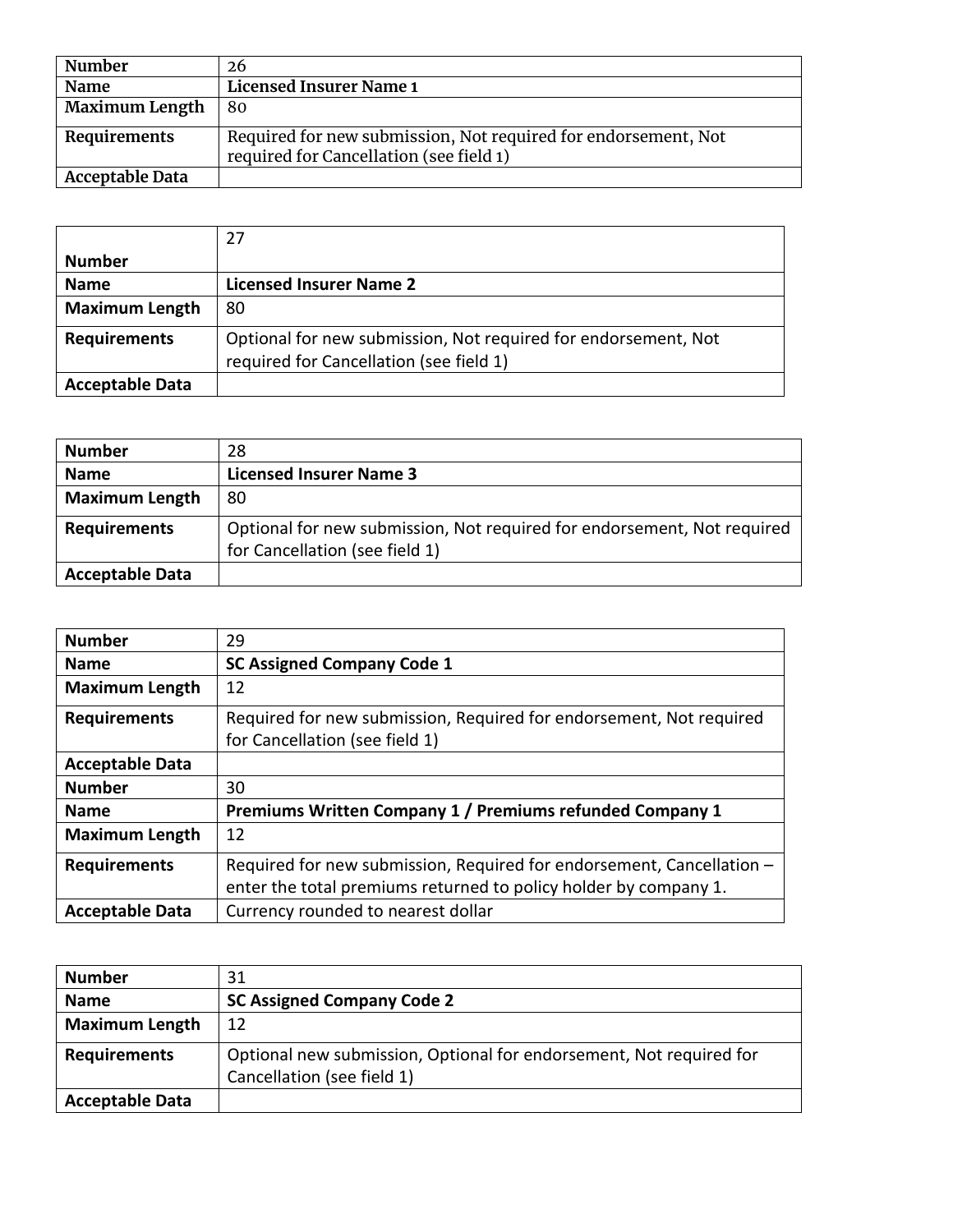| <b>Number</b>          | 32                                                                   |
|------------------------|----------------------------------------------------------------------|
| <b>Name</b>            | Premiums Written Company 2 / Premiums refunded Company 2             |
| <b>Maximum Length</b>  | 12                                                                   |
| <b>Requirements</b>    | Optional for new submission, Optional for endorsement Cancellation - |
|                        | enter the total premiums returned to policy holder by company 2.     |
| <b>Acceptable Data</b> | Currency rounded to nearest dollar                                   |

| <b>Number</b>          | 33                                                                  |
|------------------------|---------------------------------------------------------------------|
| <b>Name</b>            | <b>SC Assigned Company Code 3</b>                                   |
| <b>Maximum Length</b>  | 12                                                                  |
| <b>Requirements</b>    | Optional new submission, Optional for endorsement, Not required for |
|                        | Cancellation (see field 1)                                          |
| <b>Acceptable Data</b> |                                                                     |

| <b>Number</b>          | 34                                                                                                                                        |
|------------------------|-------------------------------------------------------------------------------------------------------------------------------------------|
| <b>Name</b>            | Premiums Written Company 3 / Premiums refunded Company 3                                                                                  |
| <b>Maximum Length</b>  | 12                                                                                                                                        |
| <b>Requirements</b>    | Optional for new submission, Optional for endorsement, Cancellation -<br>enter the total premiums returned to policy holder by company 3. |
| <b>Acceptable Data</b> | Currency rounded to nearest dollar                                                                                                        |

| <b>Number</b>          | 35                                                                  |
|------------------------|---------------------------------------------------------------------|
| <b>Name</b>            | <b>SC Assigned Company Code 4</b>                                   |
| <b>Maximum Length</b>  | 12                                                                  |
| <b>Requirements</b>    | Optional new submission, Optional for endorsement, Not required for |
|                        | Cancellation (see field 1)                                          |
| <b>Acceptable Data</b> |                                                                     |

| <b>Number</b>          | 36                                                                    |
|------------------------|-----------------------------------------------------------------------|
| <b>Name</b>            | Premiums Written Company 4 / Premiums refunded Company 4              |
| <b>Maximum Length</b>  | 12                                                                    |
| <b>Requirements</b>    | Optional for new submission, Optional for endorsement, Cancellation - |
|                        | enter the total premiums returned to policy holder by company 4.      |
| <b>Acceptable Data</b> | Currency rounded to nearest dollar                                    |
|                        |                                                                       |
|                        |                                                                       |
| <b>Number</b>          | 37                                                                    |
| <b>Name</b>            | <b>SC Assigned Company Code 5</b>                                     |
| <b>Maximum Length</b>  | 12                                                                    |
| <b>Requirements</b>    | Optional new submission, Optional for endorsement, Not required for   |
|                        | Cancellation (see field 1)                                            |
| <b>Acceptable Data</b> |                                                                       |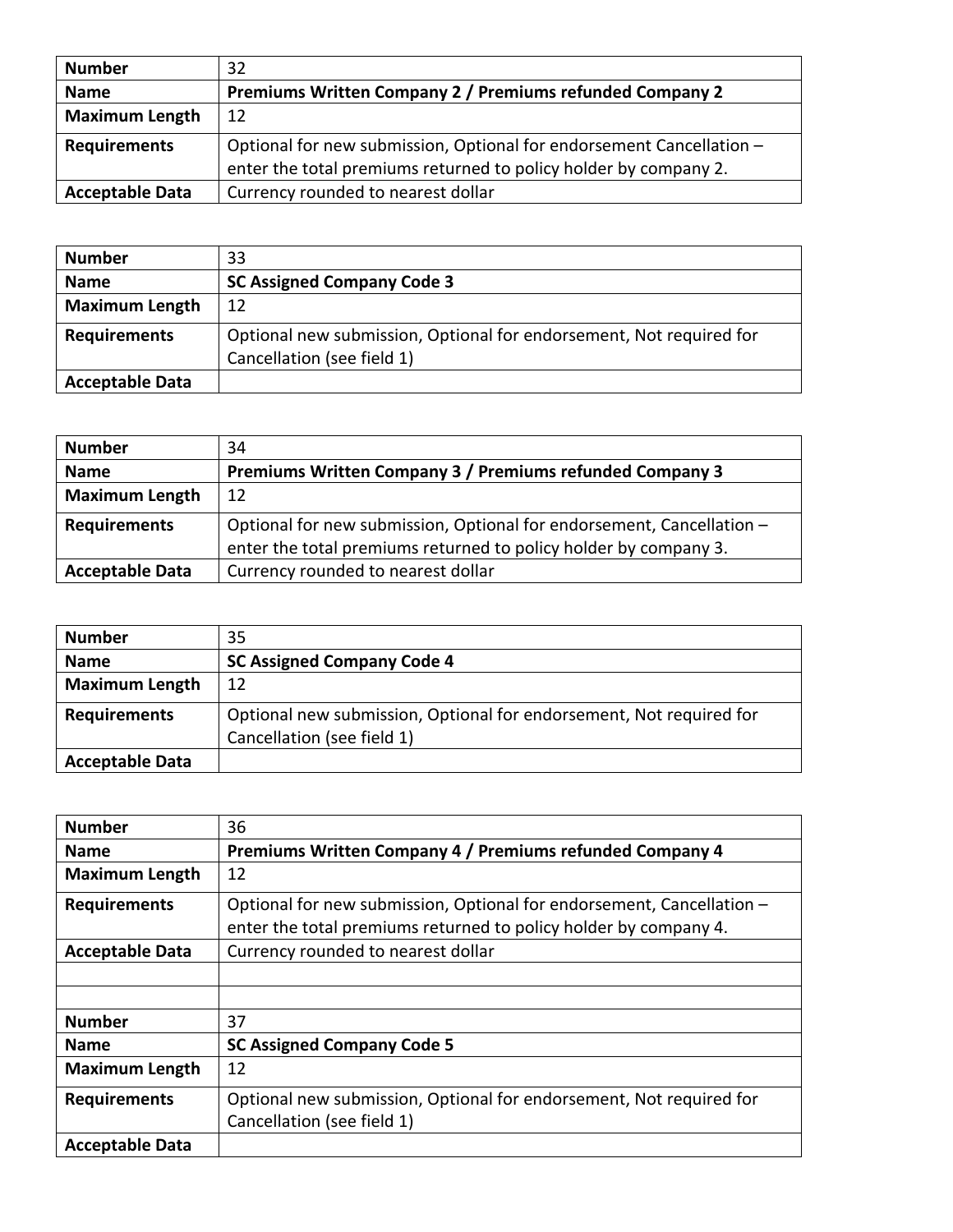| <b>Number</b>          | 38                                                                    |
|------------------------|-----------------------------------------------------------------------|
| <b>Name</b>            | <b>Premiums Written Company 5 / Premiums refunded Company 5</b>       |
| <b>Maximum Length</b>  | 12                                                                    |
| <b>Requirements</b>    | Optional for new submission, Optional for endorsement, Cancellation - |
|                        | enter the total premiums returned to policy holder by company 5.      |
| <b>Acceptable Data</b> | Currency rounded to nearest dollar                                    |

| <b>Number</b>          | 39                                                                         |
|------------------------|----------------------------------------------------------------------------|
| <b>Name</b>            | <b>Total Premiums Written for Policy</b>                                   |
| <b>Maximum Length</b>  | 12                                                                         |
| <b>Requirements</b>    | Not required - total calculated by DOI returned in response file           |
| <b>Acceptable Data</b> | Currency rounded to nearest dollar. If multistate policy indicate ONLY the |
|                        | portion allocated to South Carolina.                                       |

| <b>Number</b>          | 40                             |
|------------------------|--------------------------------|
| <b>Name</b>            | <b>Multi-Year Policy</b>       |
| <b>Maximum Length</b>  | 1                              |
| <b>Requirements</b>    | required                       |
| <b>Acceptable Data</b> | "Y" if yes, blank or "N" if no |

| <b>Number</b>          | 41                                                                    |
|------------------------|-----------------------------------------------------------------------|
| <b>Name</b>            | <b>Total Policy Fees Charged / Policy fees refunded</b>               |
| <b>Maximum Length</b>  | 12                                                                    |
| <b>Requirements</b>    | Required for new submission, Required for endorsement, Cancellation - |
|                        | enter the total policy fees returned to policy holder.                |
| <b>Acceptable Data</b> | Currency rounded to nearest dollar                                    |

| <b>Number</b>          | 42                               |
|------------------------|----------------------------------|
| <b>Name</b>            | <b>South Carolina Home state</b> |
| <b>Maximum Length</b>  | 12                               |
| <b>Requirements</b>    | Required                         |
| <b>Acceptable Data</b> | Y-Yes, N-No                      |

| <b>Number</b>          | 43                                                               |
|------------------------|------------------------------------------------------------------|
| <b>Name</b>            | <b>Total Premiums Written and Policy Fees</b>                    |
| <b>Maximum Length</b>  | 12                                                               |
| <b>Requirements</b>    | Not required – total calculated by DOI returned in response file |
| <b>Acceptable Data</b> | Currency rounded to nearest dollar                               |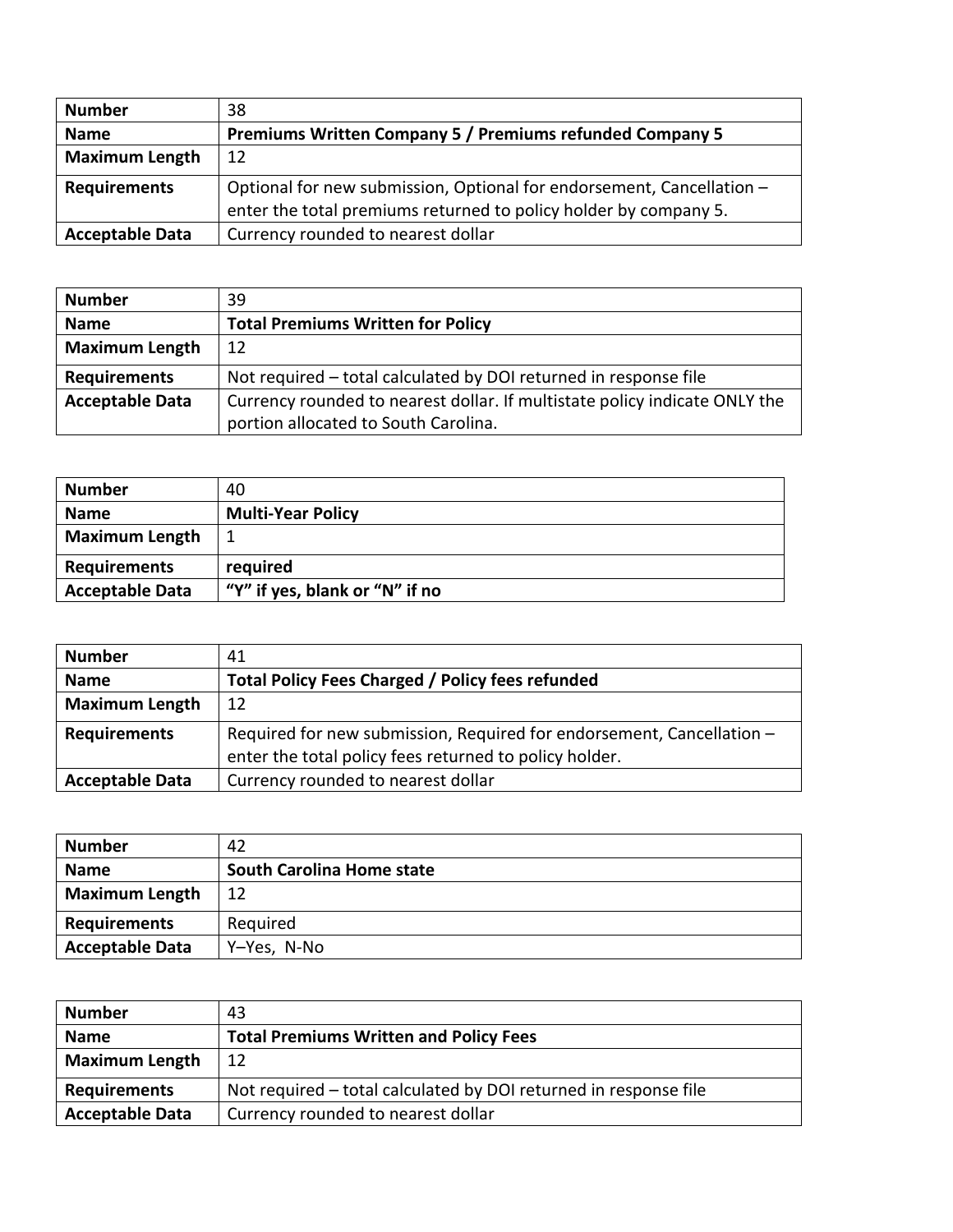| <b>Number</b>          | 44                                          |
|------------------------|---------------------------------------------|
| <b>Name</b>            | 100% of risk located outside South Carolina |
| <b>Maximum Length</b>  |                                             |
| <b>Requirements</b>    | Required                                    |
| <b>Acceptable Data</b> | Y-Yes, N-No                                 |

| <b>Number</b>          | 45                                                 |
|------------------------|----------------------------------------------------|
| <b>Name</b>            | <b>Total Broker Premium Tax</b>                    |
| <b>Maximum Length</b>  | 12                                                 |
| <b>Requirements</b>    | Required for new submission if multi state is 'Y', |
| <b>Acceptable Data</b> | Currency (not rounded)                             |

| <b>Number</b>          | 46                                                                      |
|------------------------|-------------------------------------------------------------------------|
| <b>Name</b>            | Distribution of Premiums Written 19.00 - Life (Stop Loss Only)          |
| <b>Maximum Length</b>  | 12                                                                      |
| <b>Requirements</b>    | Required for new submission, Required for endorsement, Not required for |
|                        | Cancellation (see field 1)                                              |
| <b>Acceptable Data</b> | Currency rounded to nearest dollar                                      |

| <b>Number</b>          | 47                                                                      |
|------------------------|-------------------------------------------------------------------------|
| <b>Name</b>            | Distribution of Premiums Written 21.00 - A&H (Stop Loss Only)           |
| <b>Maximum Length</b>  | 12                                                                      |
| <b>Requirements</b>    | Required for new submission, Required for endorsement, Not required for |
|                        | Cancellation (see field 1)                                              |
| <b>Acceptable Data</b> | Currency rounded to nearest dollar                                      |

| <b>Number</b>          | 48                                                                      |
|------------------------|-------------------------------------------------------------------------|
| <b>Name</b>            | Distribution of Premiums Written 22.00 - Property (Other than Auto)     |
| <b>Maximum Length</b>  | 12                                                                      |
| <b>Requirements</b>    | Required for new submission, Required for endorsement, Not required for |
|                        | Cancellation (see field 1)                                              |
| <b>Acceptable Data</b> | Currency rounded to nearest dollar                                      |

| <b>Number</b>          | 49                                                                      |
|------------------------|-------------------------------------------------------------------------|
| <b>Name</b>            | Distribution of Premiums Written 22.10 - PP Auto physical Damage        |
| <b>Maximum Length</b>  | 12                                                                      |
| <b>Requirements</b>    | Required for new submission, Required for endorsement, Not required for |
|                        | Cancellation (see field 1)                                              |
| <b>Acceptable Data</b> | Currency rounded to nearest dollar                                      |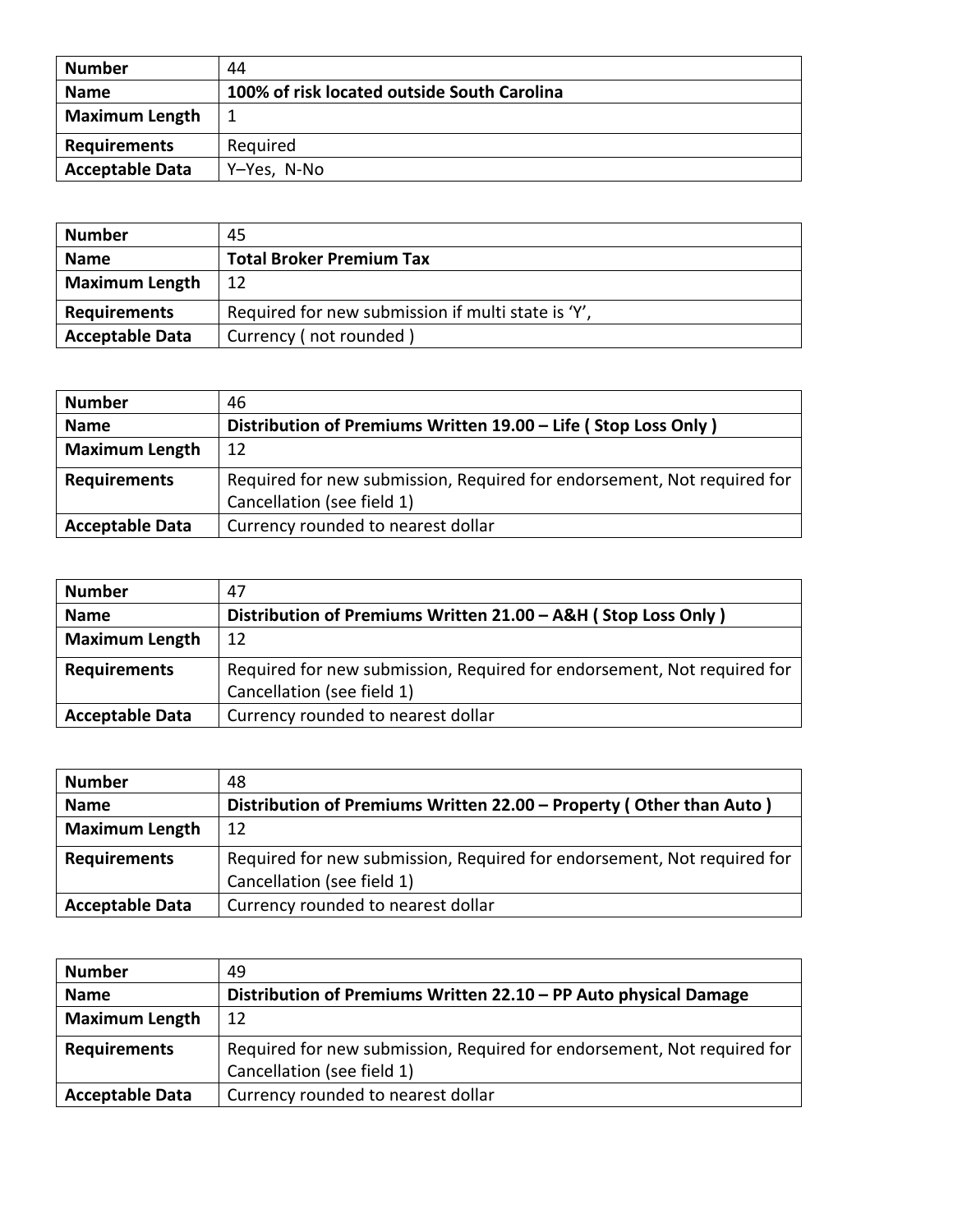| <b>Number</b>          | 50                                                                      |
|------------------------|-------------------------------------------------------------------------|
| <b>Name</b>            | Distribution of Premiums Written 22.30 - Comm. Auto physical Damage     |
| <b>Maximum Length</b>  | 12                                                                      |
| <b>Requirements</b>    | Required for new submission, Required for endorsement, Not required for |
|                        | Cancellation (see field 1)                                              |
| <b>Acceptable Data</b> | Currency rounded to nearest dollar                                      |

| <b>Number</b>          | 51                                                                      |
|------------------------|-------------------------------------------------------------------------|
| <b>Name</b>            | Distribution of Premiums Written 23.00 - All Casualty (Other than Auto  |
|                        | Liability)                                                              |
| <b>Maximum Length</b>  | 12                                                                      |
| <b>Requirements</b>    | Required for new submission, Required for endorsement, Not required for |
|                        | Cancellation (see field 1)                                              |
| <b>Acceptable Data</b> | Currency rounded to nearest dollar                                      |

| <b>Number</b>          | 52                                                                      |
|------------------------|-------------------------------------------------------------------------|
| <b>Name</b>            | Distribution of Premiums Written 23.30 - Comm Auto Liability            |
| <b>Maximum Length</b>  | 12                                                                      |
| <b>Requirements</b>    | Required for new submission, Required for endorsement, Not required for |
|                        | Cancellation (see field 1)                                              |
| <b>Acceptable Data</b> | Currency rounded to nearest dollar                                      |

| <b>Number</b>          | 53                                                                      |
|------------------------|-------------------------------------------------------------------------|
| <b>Name</b>            | Distribution of Premiums Written 24.00 - Surety                         |
| <b>Maximum Length</b>  | 12                                                                      |
| <b>Requirements</b>    | Required for new submission, Required for endorsement, Not required for |
|                        | Cancellation (see field 1)                                              |
| <b>Acceptable Data</b> | Currency rounded to nearest dollar                                      |

| <b>Number</b>          | 54                                                                      |
|------------------------|-------------------------------------------------------------------------|
| <b>Name</b>            | Distribution of Premiums Written 25.00 - Marine                         |
| <b>Maximum Length</b>  | 12                                                                      |
| <b>Requirements</b>    | Required for new submission, Required for endorsement, Not required for |
|                        | Cancellation (see field 1)                                              |
| <b>Acceptable Data</b> | Currency rounded to nearest dollar                                      |

| <b>Number</b>          | 55                                               |
|------------------------|--------------------------------------------------|
| <b>Name</b>            | Tax Year                                         |
| <b>Maximum Length</b>  | 4                                                |
| <b>Requirements</b>    | Required for all transaction types (see field 1) |
| <b>Acceptable Data</b> | Year format - YYYY                               |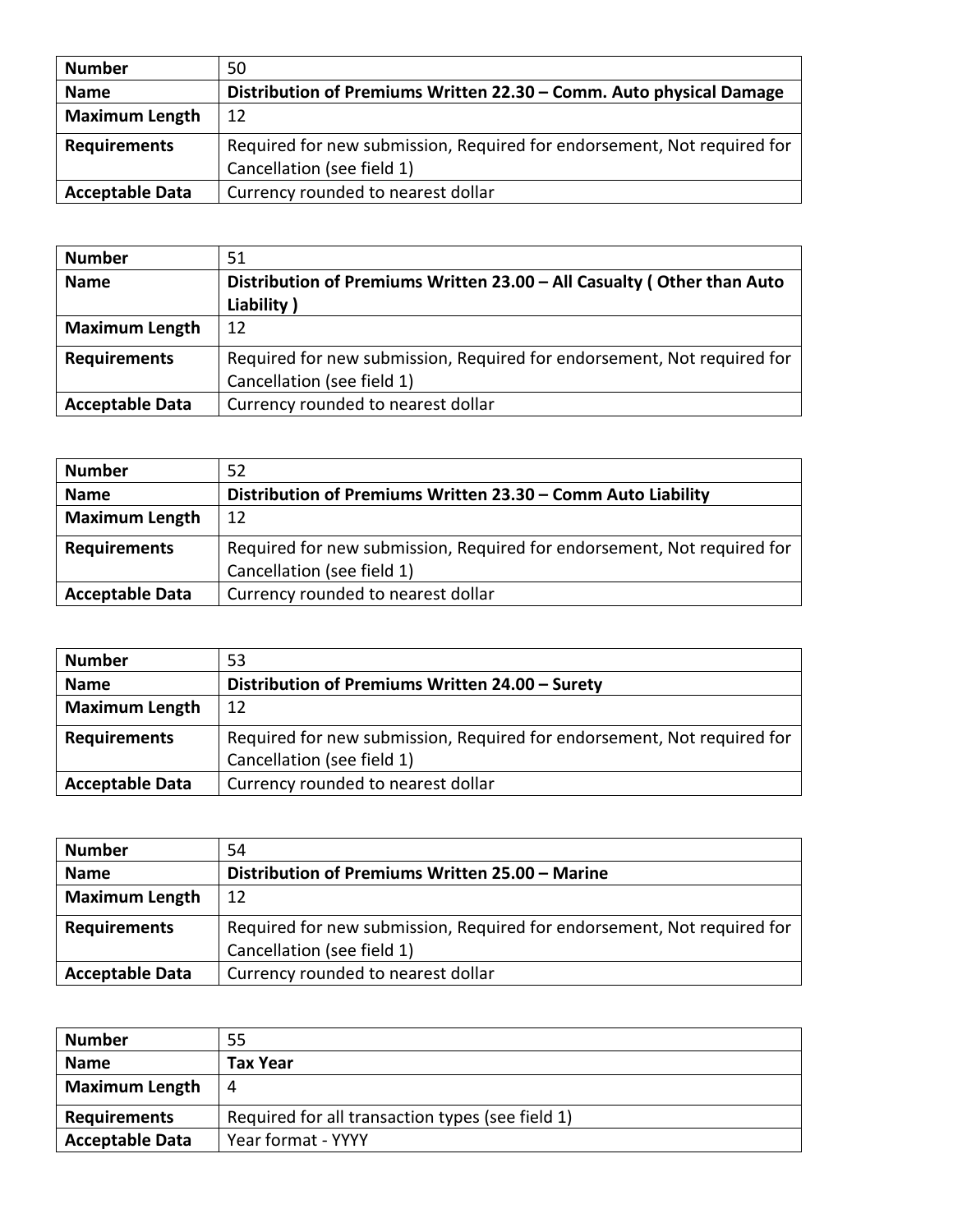| <b>Number</b>          | 56                                               |
|------------------------|--------------------------------------------------|
| <b>Name</b>            | <b>Submission Year</b>                           |
| <b>Maximum Length</b>  | 4                                                |
| <b>Requirements</b>    | Required for all transaction types (see field 1) |
| <b>Acceptable Data</b> | Year format - YYYY                               |

| <b>Number</b>          | 57                                                                                                                                                            |
|------------------------|---------------------------------------------------------------------------------------------------------------------------------------------------------------|
| <b>Name</b>            | <b>Submission Number</b>                                                                                                                                      |
| <b>Maximum Length</b>  | 12                                                                                                                                                            |
| <b>Requirements</b>    | Required for Submission transaction - generated by DOI and returned in<br>response file, Required for endorsement, Required for Cancellation (see<br>field 1) |
| <b>Acceptable Data</b> |                                                                                                                                                               |

| <b>Number</b>          | 58                                                                                                                                                                        |
|------------------------|---------------------------------------------------------------------------------------------------------------------------------------------------------------------------|
| <b>Name</b>            | <b>Endorsement Number</b>                                                                                                                                                 |
| <b>Maximum Length</b>  | 12                                                                                                                                                                        |
| <b>Requirements</b>    | Not Required for Submission transaction, Not required for endorsement -<br>generated by DOI and returned in response file, Not Required for<br>Cancellation (see field 1) |
| <b>Acceptable Data</b> |                                                                                                                                                                           |

| <b>Number</b>          | 59                                                                                                                                                                 |
|------------------------|--------------------------------------------------------------------------------------------------------------------------------------------------------------------|
| <b>Name</b>            | <b>Submission Status</b>                                                                                                                                           |
| <b>Maximum Length</b>  | 1                                                                                                                                                                  |
| <b>Requirements</b>    | Not required - generated by DOI and returned in response file (see field 1)                                                                                        |
| <b>Acceptable Data</b> | 1- Submission Processed; 2-Submssion Rejected, 3- Endorsement<br>Processed, 4 - Endorsement Rejected, 5-Cancellation Processed, 6-<br><b>Cancellation Rejected</b> |

| <b>Number</b>          | 60                                                            |
|------------------------|---------------------------------------------------------------|
| <b>Name</b>            | <b>Date Received</b>                                          |
| <b>Maximum Length</b>  | 19                                                            |
| <b>Requirements</b>    | Not required - generated by DOI and returned in response file |
| <b>Acceptable Data</b> | Date format DD/MM/YYYY HH:MM:SS                               |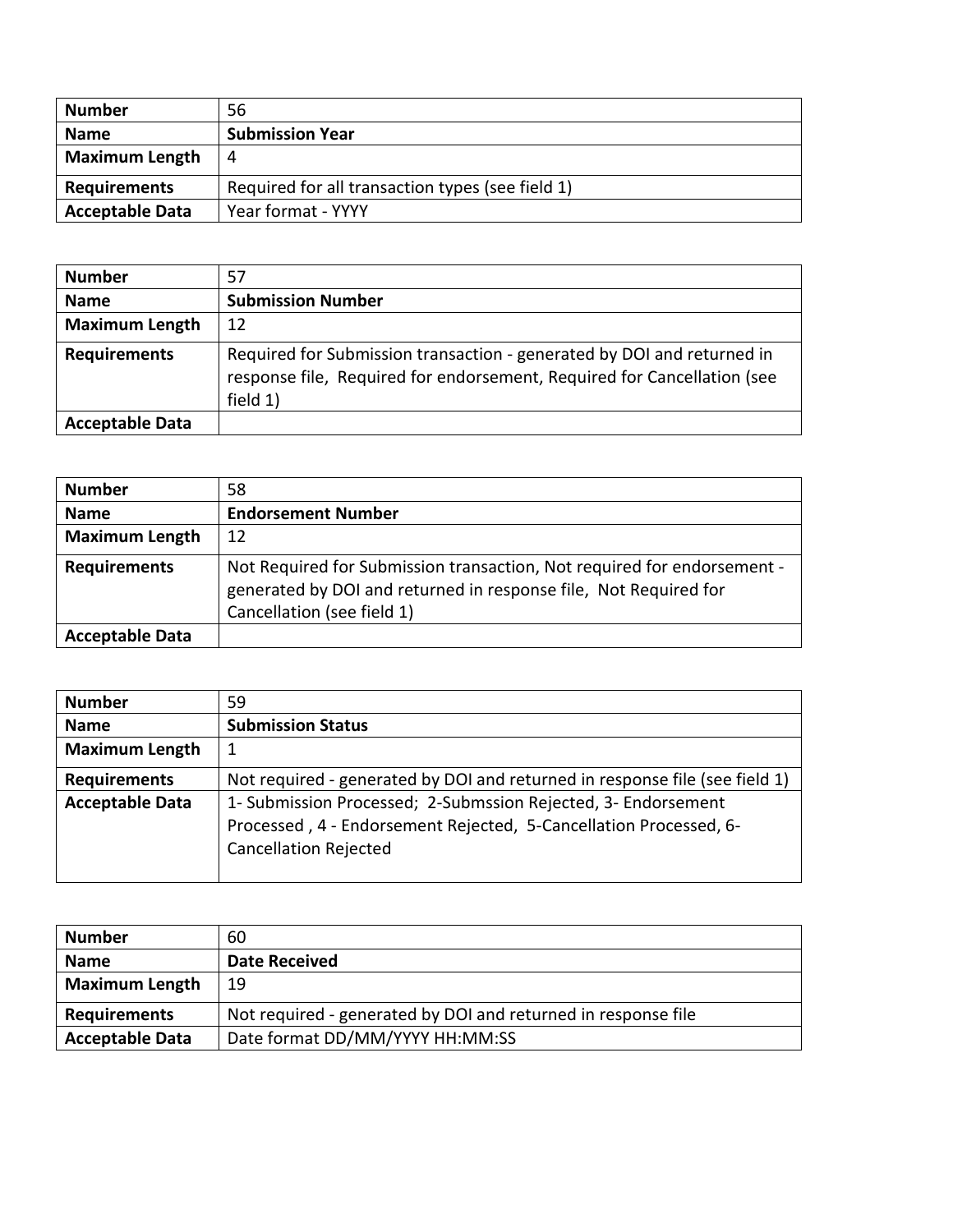| <b>Number</b>          | 61                                                            |
|------------------------|---------------------------------------------------------------|
| <b>Name</b>            | Date Processed                                                |
| <b>Maximum Length</b>  | 19                                                            |
| <b>Requirements</b>    | Not required - generated by DOI and returned in response file |
| <b>Acceptable Data</b> | Date format DD/MM/YYYY HH:MM:SS                               |

| <b>Number</b>          | 62                                                                                                                                                                                                                                                                                                                                                                                                                                                                                                                                                                                                                                                                                                                                                                                                                                                                                                                                                                                                                                                 |
|------------------------|----------------------------------------------------------------------------------------------------------------------------------------------------------------------------------------------------------------------------------------------------------------------------------------------------------------------------------------------------------------------------------------------------------------------------------------------------------------------------------------------------------------------------------------------------------------------------------------------------------------------------------------------------------------------------------------------------------------------------------------------------------------------------------------------------------------------------------------------------------------------------------------------------------------------------------------------------------------------------------------------------------------------------------------------------|
| <b>Name</b>            | <b>Error Codes</b>                                                                                                                                                                                                                                                                                                                                                                                                                                                                                                                                                                                                                                                                                                                                                                                                                                                                                                                                                                                                                                 |
| <b>Maximum Length</b>  | No Maximum                                                                                                                                                                                                                                                                                                                                                                                                                                                                                                                                                                                                                                                                                                                                                                                                                                                                                                                                                                                                                                         |
| <b>Requirements</b>    | Not required - generated by DOI and returned in response file                                                                                                                                                                                                                                                                                                                                                                                                                                                                                                                                                                                                                                                                                                                                                                                                                                                                                                                                                                                      |
| <b>Acceptable Data</b> | Error codes concatenated, separated by semi-colon                                                                                                                                                                                                                                                                                                                                                                                                                                                                                                                                                                                                                                                                                                                                                                                                                                                                                                                                                                                                  |
|                        | Each error code will have a corresponding message in next field                                                                                                                                                                                                                                                                                                                                                                                                                                                                                                                                                                                                                                                                                                                                                                                                                                                                                                                                                                                    |
|                        | Errors - The following errors will prevent the submission from being<br>accepted                                                                                                                                                                                                                                                                                                                                                                                                                                                                                                                                                                                                                                                                                                                                                                                                                                                                                                                                                                   |
|                        | -2 Not CSV – The uploaded file is not a CSV file or the file is corrupt<br>-3 Invalid Data Type - Alpha characters detected in a numeric field<br>-4 Required Field Missing - no data was found in a required field<br>-5 Broker license was inactive before the placement date of the policy<br>-6 Broker license was lapse before the placement date of the policy<br>-7 Surplus lines company license inactive before the effective date of the<br>policy<br>-8 Invalid Broker License<br>-9 Invalid Surplus Line Company Code<br>-10 Invalid Coverage Type<br>-11 Invalid Insured Type<br>-12 Coverage description must be 19.00 Life and /or 21.00 A&H if<br>coverage type is Stop Loss<br>-13 At least one licensed insurer's Name not provided<br>-14 Invalid effective date<br>-15 Invalid expiration date<br>-16 Duplicate Submission<br>-17 Data Too Large<br>Warnings - warnings will not prevent a submission from being accepted.<br>-100 Insured must be entity if coverage type is Stop Loss<br>-101 Policy Number /binder required |
|                        |                                                                                                                                                                                                                                                                                                                                                                                                                                                                                                                                                                                                                                                                                                                                                                                                                                                                                                                                                                                                                                                    |
|                        |                                                                                                                                                                                                                                                                                                                                                                                                                                                                                                                                                                                                                                                                                                                                                                                                                                                                                                                                                                                                                                                    |